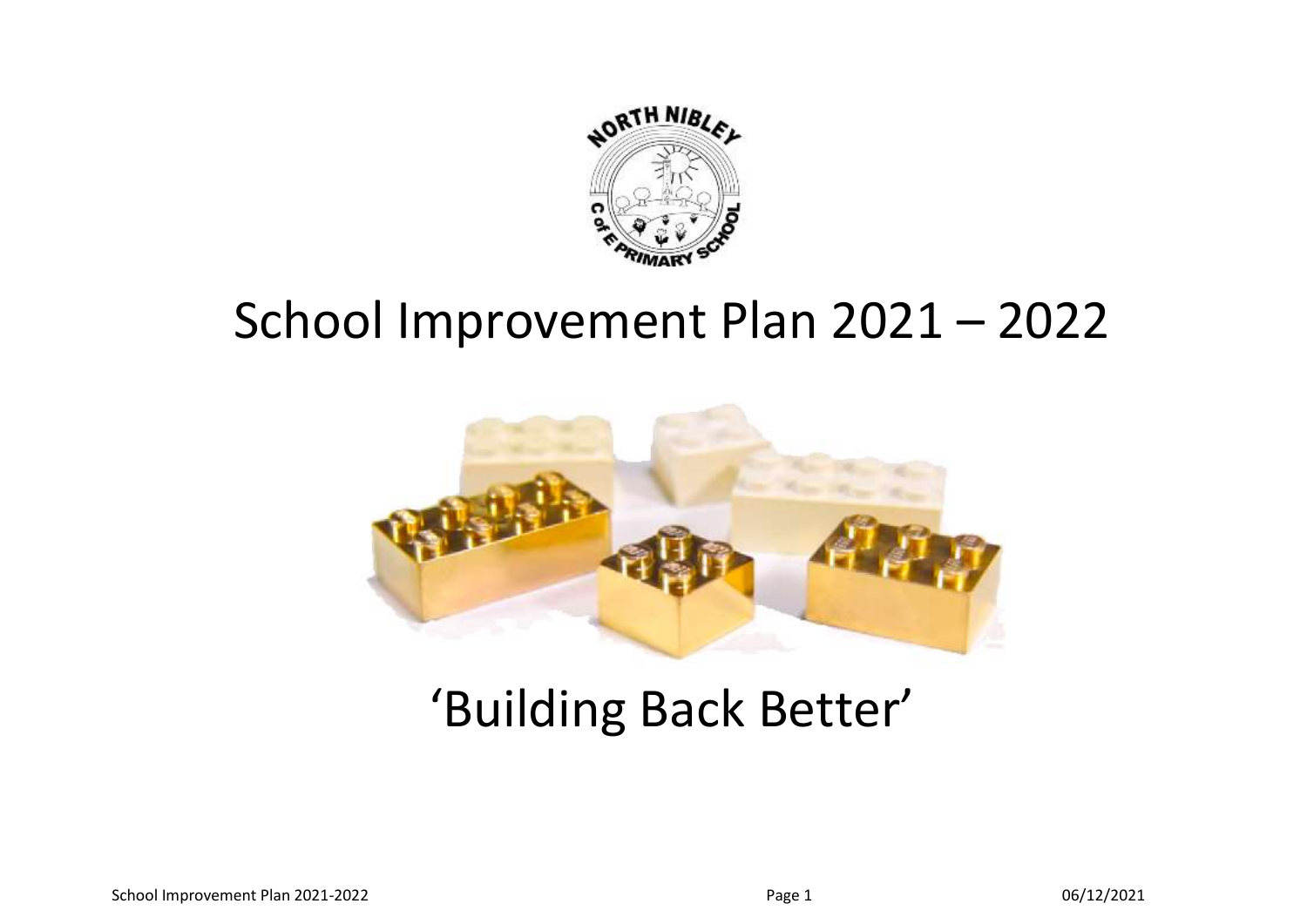#### **SCHOOL IMPROVEMENT PLAN (S.I.P.) CONTENTS**

| <b>SECTION 1 - CONTEXT</b> | School Vision and Aims                      |   |
|----------------------------|---------------------------------------------|---|
|                            | Inspection Judgements                       | 4 |
|                            | The impact of the COVID-19 lockdowns        |   |
|                            | How our vision drives this improvement plan |   |

#### **SECTION 2 – ACTION PLANS FOR SCHOOL IMPROVEMENT**

| <b>STANDING PRIORITIES</b> | 1. Safeguarding (following the Dec 2021 - audit)                         |           |  |
|----------------------------|--------------------------------------------------------------------------|-----------|--|
| SELF-EVALUATION            | 2. Improve the teaching and learning of music                            | $8 - 9$   |  |
|                            | 3. Improve the teaching and learning of Science                          | $10 - 16$ |  |
|                            | 4. Ensure Staff Development remains a priority                           | 17        |  |
|                            | 5. Develop 'Class Improvement Plans' responsive to attainment data       | $18 - 22$ |  |
| POST-INSPECTION            | 6. Secure the pupils' understanding of 'Spiritual Development'           | 23        |  |
| <b>FUNDING RELATED</b>     | 7. Prioritise the use of 'Catch-up' funding to improve rates of progress | 24        |  |
| <b>SECTION 3 - OTHER</b>   | Key Tasks for Subject Leaders / Subject Leader Release Plan              | $25 - 29$ |  |
|                            |                                                                          |           |  |

| Governor Visits / Monitoring Plan         | 30 |
|-------------------------------------------|----|
| List of types of monitoring activities    | 31 |
| <b>SIAMS Inspection Schedule Headings</b> | 31 |
| Ofsted Inspection Schedule Headings       | 31 |
| Key to abbreviations used                 | 31 |

| KEY.                                                                     | Red = target missed / work not yet begun  |  |  |
|--------------------------------------------------------------------------|-------------------------------------------|--|--|
| Termly Targets will be<br>Yellow = partially achieved / work in progress |                                           |  |  |
| RAG rated to indicate                                                    | Green = target achieved /action completed |  |  |
| progress                                                                 | Blue = target exceeded                    |  |  |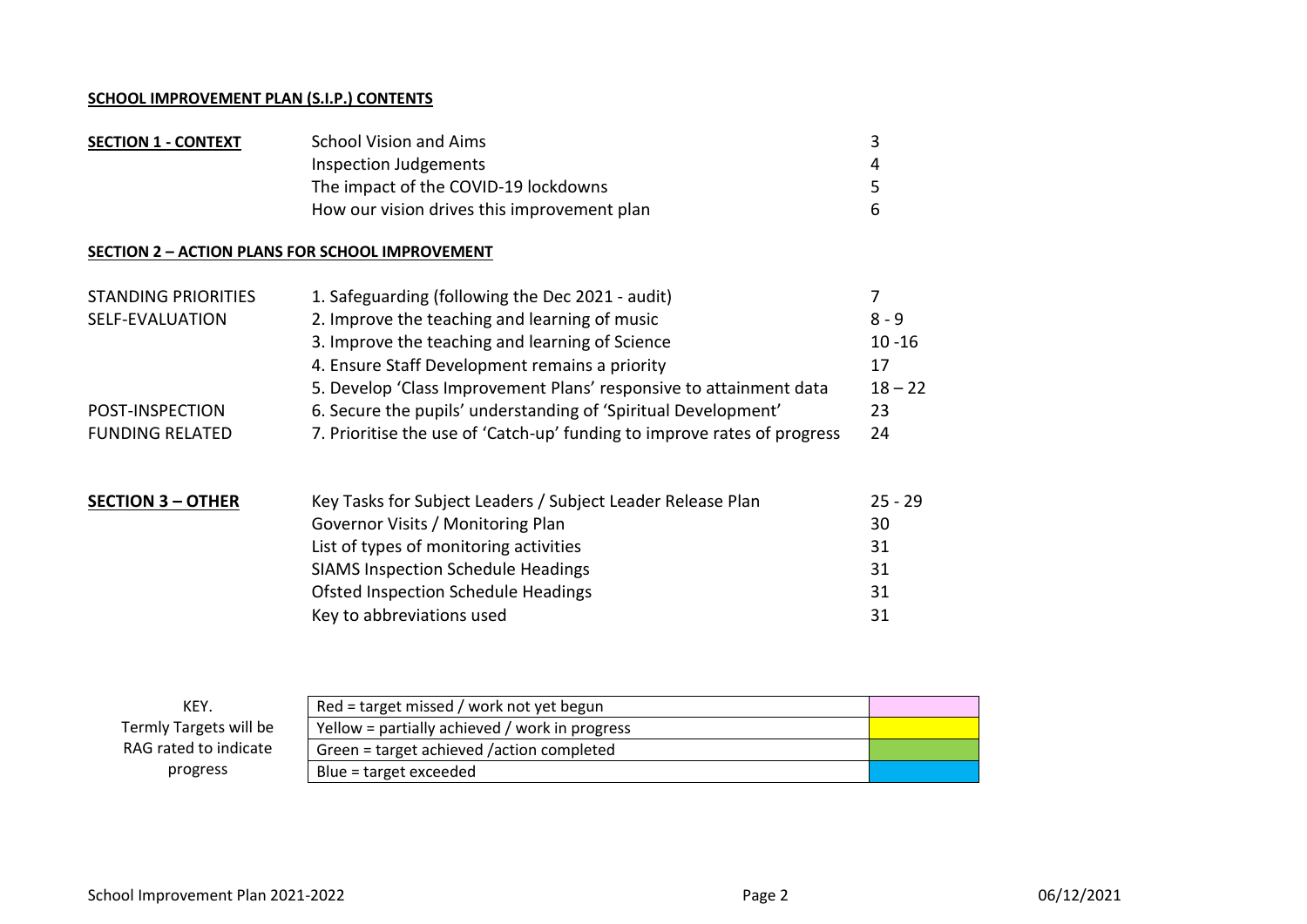#### **OUR SCHOOL VISION**

## *Our Vision is to inspire and celebrate*



Ours is a school that works in partnership with the community to enable and equip each child to "live life to the full", reflecting the Christian values of our foundation. (The Bible, John's Gospel, Chapter 10, Verse 10)

We will realise our Vision by:

.

- providing a happy, healthy and secure environment where all are respected, valued and encouraged to contribute
- encouraging participation and a love of learning by offering experiences full of opportunity and creativity, so that every child fulfils their academic potential
- demonstrating, as a church school, our Christian values in action
- pursuing excellence in every aspect of school life, supporting one another and celebrating the achievements of all

#### **THE SCHOOL'S AIMS**

The School aims, through the breadth and diversity of its subjects and activities:

- to promote the highest academic standards in all aspects of the curriculum by ensuring that all pupils develop their potential;
- to encourage learning by providing a welcoming, friendly and supportive environment in which Christian values are central to the ethos of the school and its teaching.
- to show concern and care, through a strong sense of Christian values, for all members of the school community;
- to encourage the children to question, challenge, use their own initiative and develop lively and enquiring minds
- to nurture links between school, home, parish and the local community;
- to use the financial resources at our disposal to provide good accommodation and surroundings and the highest possible levels of staff and equipment.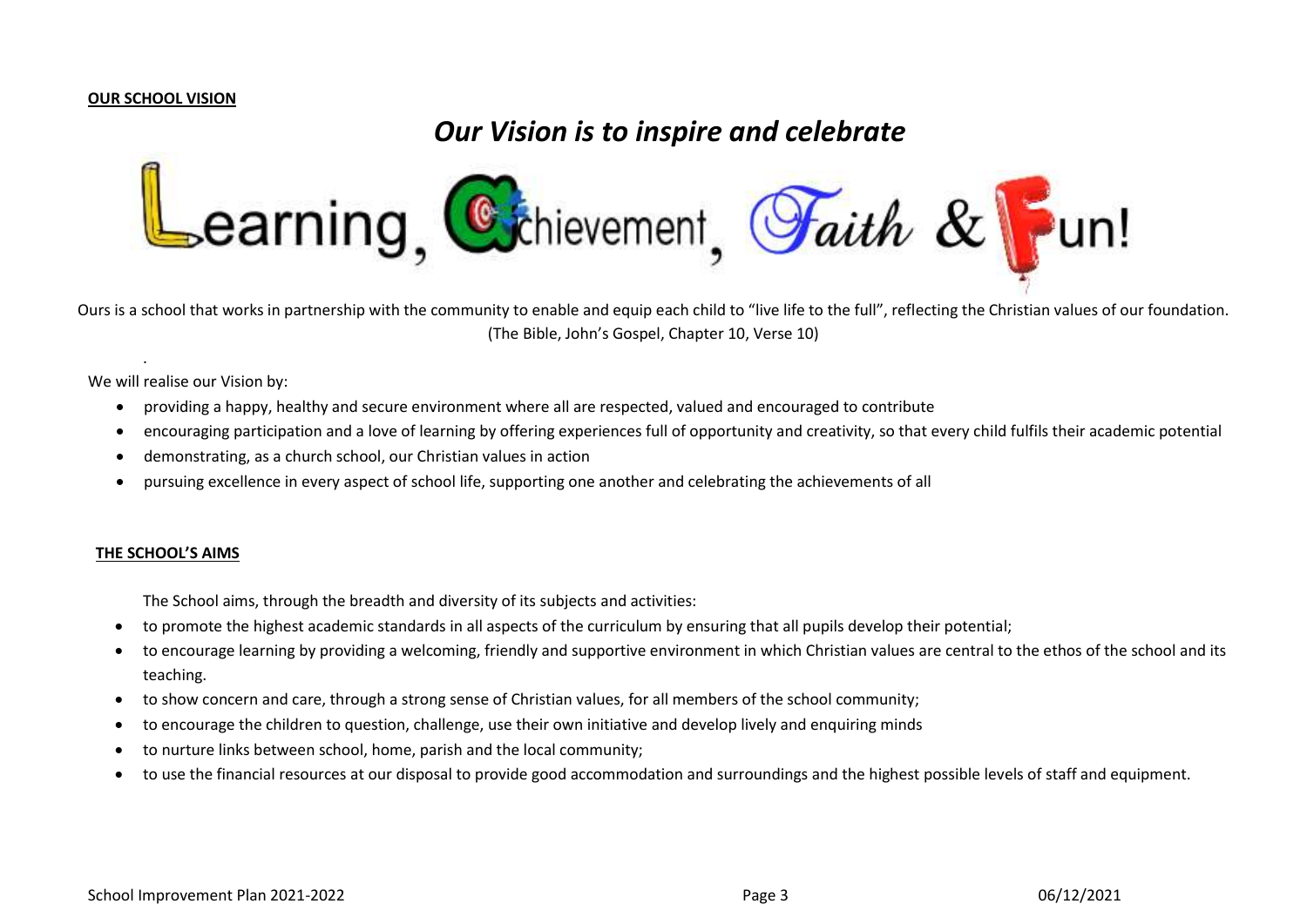## *North Nibley C of E Primary School (V.A.) is a 'Good school'.*



## *We were judged to be 'a good school' by Ofsted (October 2017) because:*

"The leadership team has maintained the good quality of education in the school since the previous inspection. You have worked effectively with newly appointed staff and, as a result, you have improved subject leadership across the school. Consequently, teachers' planning of lessons is better. You have developed computing skills within subjects. However, you know that pupils still need to engage in extended writing in more subjects. Similarly, they need to be challenged in mathematics lessons. You have also worked well to increase the participation of pupils in after-school events. In particular, you have increased the number of sports available. Changes in the governing body include a new chairperson and several new governors. Governance continues to be a strength following extensive skills audits. Governors have received training on providing effective challenge to the school's leaders.

The strong relationships and mutual respect between teachers and pupils results in engagement and enthusiasm in learning. Pupils are supportive of one another. They are very welcoming and respectful of visitors. They are proud of their school. One pupil informed me that 'I like this school because the teachers know us so well and they make the work hard but enjoyable.' This view was typical. Pupils enjoy the wide range of sporting activities and trips."

#### NEXT STEPS

- pupils engage in extended writing for a range of purposes and audiences across the curriculum
- pupils are challenged to develop their reasoning and problem solving in mathematics.



## *We were judged 'a good church school' by SIAMS (June 2019) because:*

"North Nibley is a community where all stakeholders work tirelessly to ensure that every pupil has the best possible chance to 'live life to the full' both at school and beyond.

North Nibley is a loving, caring and deeply supportive community. All stakeholders have a deep commitment to inclusion and welcome all as 'God's children'.

All pupils experience significant curricular and extra-curricular opportunities. As a result, pupils are confident, aspirational and happy.

The school has created an inclusive, nurturing environment which allows all pupils to flourish. This complements its vision, which is to be a community that prepares pupils to live a full life.

Virtuous pastoral care in this Christian community is genuinely supportive of all pupils and adults and their mental health and well-being. Staff tirelessly support one another, the pupils and their families.

The school's cohesive and embedded Christian vision is integral to all aspects of school life. It positively influences decision-making, policies and practice at all levels." AREAS FOR DEVELOPMENT

- Deepen pupils' knowledge and understanding of Christianity as a worldwide living faith and its part in their own cultural heritage.
- Increase pupils' encounters with different faiths in order to broaden their experience of diversity.
- Establish a whole school understanding of spiritual development so that pupils are enabled to articulate their own spiritual awareness.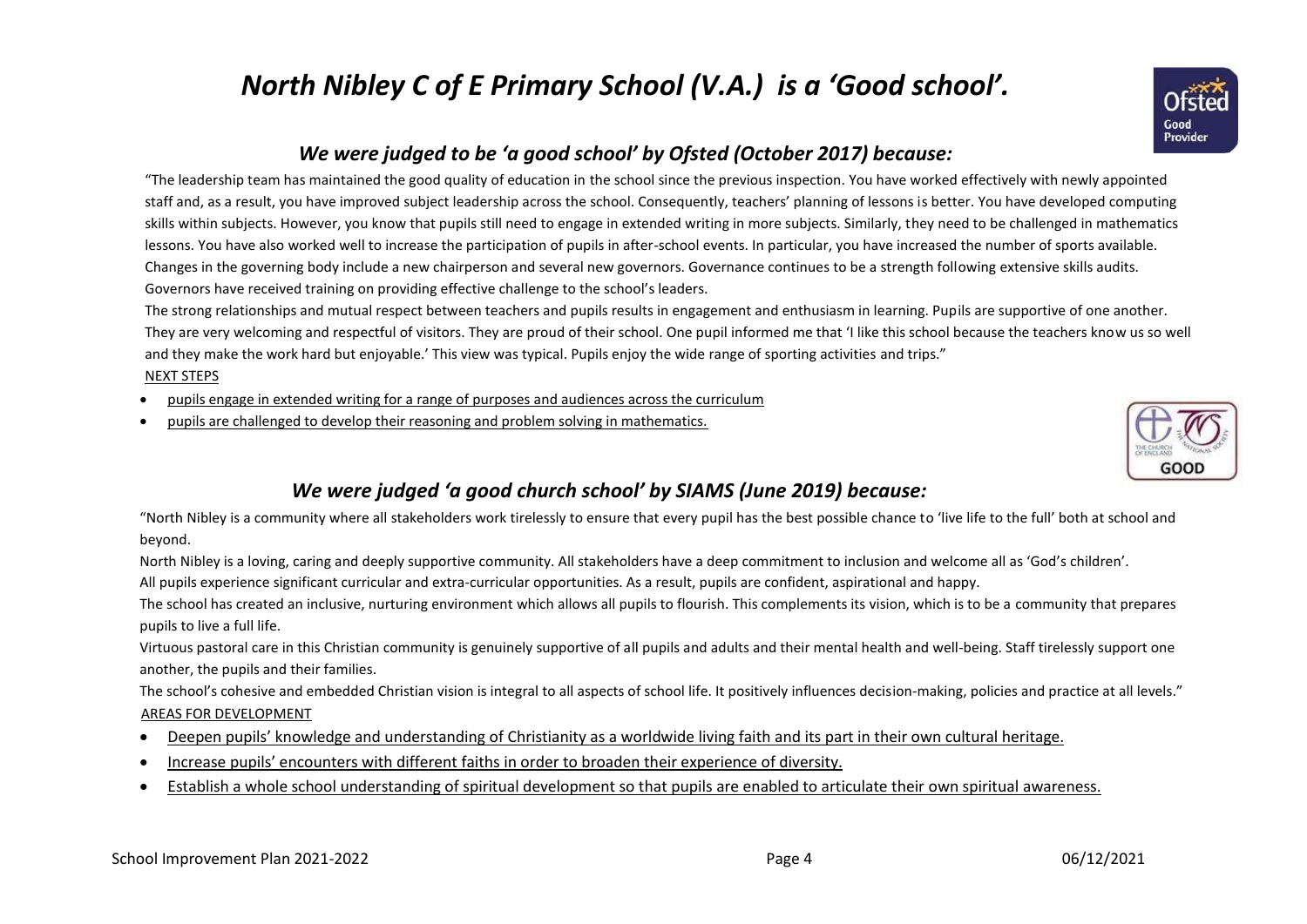#### **The COVID-19 pandemic, the partial closing and subsequent re-opening of school presented unique challenges.**

North Nibley School was closed to many pupils from March 2020 until the end of the school year. In September 2020 we opened to all pupils and experienced several months of 'recovery', during which time the priorities (after 'Safeguarding') were as follows:

- Ensure pupils and staff are safe and feel safe.
- Support and promote mental health and wellbeing of pupils and staff.
- Engage and motivate pupils to learn.
- Identify significant gaps and provide learning sequences and opportunities which address them.
- Prioritise the curriculum content which is most important for pupils.

#### **Then we were 'locked down again' (Jan to March 2021). The consequences of the lockdowns can be summarised as follows.**

- Gaps have widened during the lockdowns. Some children received little guidance during the time they were not at school. Others were expertly guided in what they were asked to do.
- Some children did not experience the level of independence (required for 'true learning') when completing learning tasks at home.
- A few pupils have regressed in their learning due to a change in the level of guidance, practise or reinforcement.
- A 'bias' towards core skills during lockdown means that coverage of 'foundation' subject learning has been incomplete or superficial.

#### **During the 2020-2021 school year, the following difficulties/barriers/observations were:**

- In KS2, sitting in rows provided fewer opportunities for group work and which limited the grouping of children according to need/ability, interventions, and pupil 'targeting' by the teacher. The timely movement of staff around the room slowed which may have impacted learning.
- Pupil attainment and progress data was limited to those aspects which had been taught. Some gaps remain. All 'Year End' performance measures (including Teacher Appraisal) are potentially flawed and there are no national benchmarking 'norms' for pupil attainment and progress.
- Some classrooms are noisier than they were pre-lockdown. Staff have worked hard to ensure that the noise levels don't limit learning.
- A few children are exhibiting challenging behaviour: they are less tolerant of one another and may at times challenge staff.
- The curriculum was less 'rich'. Trips stopped and few visitors come in to support learning (for example community 'readers' and parent 'cooks').
- The absence of inter-school competition in sport eroded levels of motivation in P.E. lessons.
- Staff worked additional duties at either end of the day, with further monitoring and intervention in the breaks.

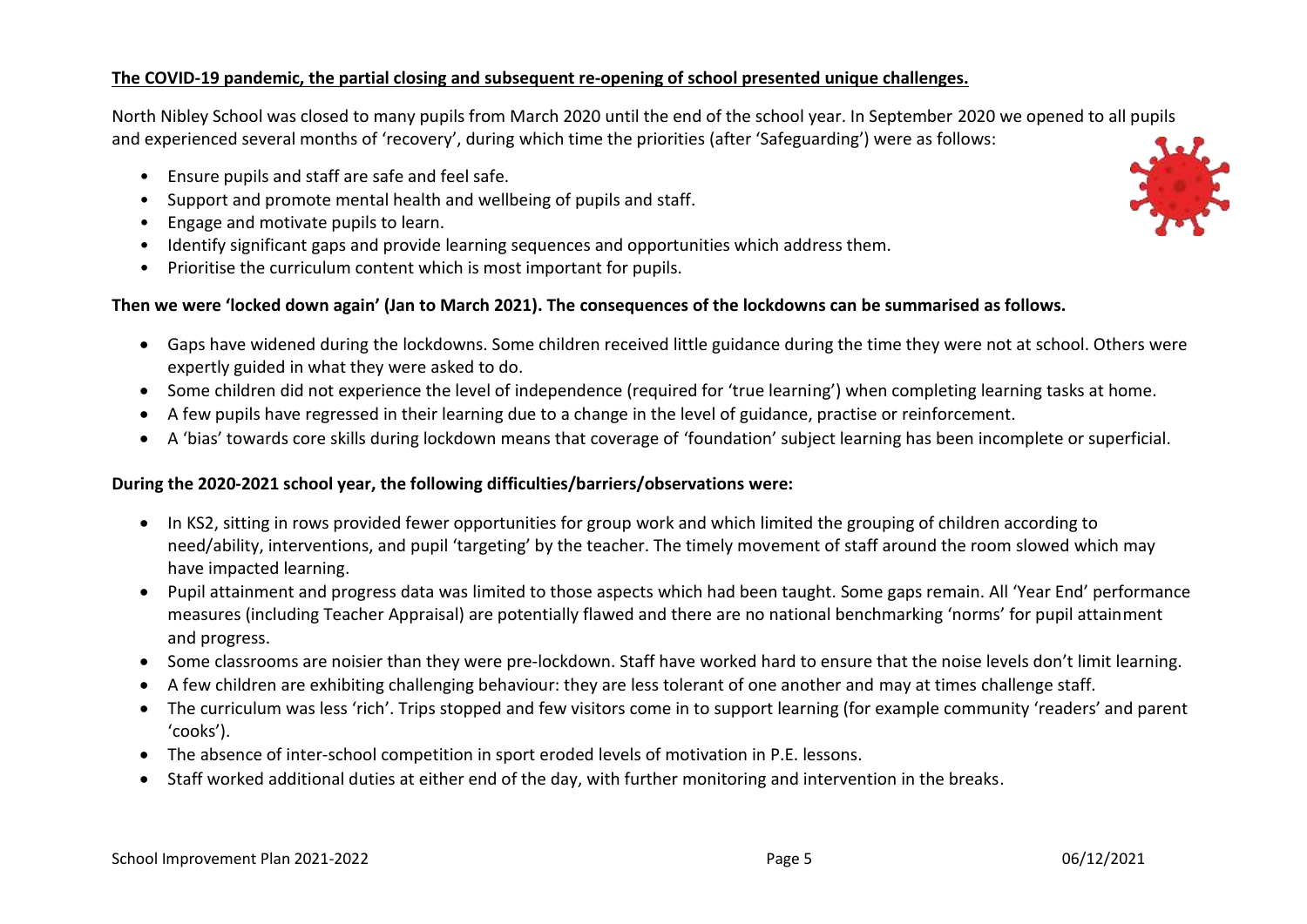## *Driven by our vision, to inspire*  earning, Carchievement, Graith and un. *and celebrate*

Ours is a school that works in partnership with the community to enable and equip each child to "live life to the full", reflecting the Christian values of our foundation.

(The Bible, John's Gospel, Chapter 10, Verse 10)

|                                                                                | In 2021 - 2022                                                                | Improve learning by:                                                                                                                            | Improve                                                                                                                           | Build <i>faith</i> in                                                                                                       | Maintain a sense of                                                                                                                                   |
|--------------------------------------------------------------------------------|-------------------------------------------------------------------------------|-------------------------------------------------------------------------------------------------------------------------------------------------|-----------------------------------------------------------------------------------------------------------------------------------|-----------------------------------------------------------------------------------------------------------------------------|-------------------------------------------------------------------------------------------------------------------------------------------------------|
| we plan to:                                                                    |                                                                               |                                                                                                                                                 | achievement<br>by:                                                                                                                | God, ourselves and<br>one another by:                                                                                       | fun in all that we do<br>by                                                                                                                           |
| <b>PRIORITY</b>                                                                | Maintain<br>outstanding levels<br>of Safeguarding, by:                        | Continuing to learn,<br>understand and implement<br>new requirements. Review.                                                                   | Knowing that the roles we all<br>undertake to keep children safe<br>are working. Being pro-active.                                | Allowing the development of<br>trust between staff members.                                                                 |                                                                                                                                                       |
| <b>PRIORITY</b>                                                                | Place greater<br>emphasis on the<br>teaching and<br>learning of music,<br>by: | Learning more about music<br>(staff and pupils), including the<br>ability to assessment pupils'<br>learning, and use this to plan<br>next steps | Providing additional<br>opportunities for children's<br>engagement with music-<br>making, listening and music<br>appreciation     | Giving the children more<br>opportunities to develop their<br>confidence in performing.                                     | Finding additional ways to<br>showcase pupil's talents and<br>new learning                                                                            |
| <b>PRIORITY</b>                                                                | Improve the<br>teaching and<br>learning of Science,<br>by:                    | Equipping staff with the<br>knowledge & skills to develop<br>teaching, supporting children to<br>build better understanding                     | Working towards a recognised<br>accreditation                                                                                     | Playing our part in supporting<br>staff as learners, encouraging<br>and celebrating success                                 | Ensuring the 'Wow' factor is<br>present in science lessons (LINK<br>WITH PRIORITY 5).                                                                 |
| <b>PRIORITY</b>                                                                | Ensure Development<br>of staff remains a<br>priority, by:                     | Providing opportunity for<br>learning at all levels, for all<br>staff                                                                           | Providing time for staff to<br>feedback what has been learnt                                                                      | Encouraging others with what<br>we have learnt, having more<br>confidence in each other                                     | Celebrating (where<br>appropriate) with our<br>community (e.g. newsletters)                                                                           |
| <b>PRIORITY</b><br>6<br>(Priority 5 - see<br><b>individual Class</b><br>plans) | Secure pupils'<br>understanding of<br>Spiritual<br>Development, by:           | Ensuring that staff understand,<br>plan for (and can spot 'ad hoc')<br>moments of 'Wow', and can<br>share these with children.                  | a) Enabling children to identify<br>significant moments of spiritual<br>development<br>b) Creating PERSONAL<br>reflection diaries | a) Giving children a vocabulary<br>with which to discuss their<br>experiences<br>b) Creating PERSONAL<br>reflection diaries | Recognising that moments of<br>fun can be spiritual and a<br>powerful reminder of the joy of<br>being alive                                           |
| <b>PRIORITY</b>                                                                | Maintain a focus<br>on 'Covid-Catchup'<br>measures, by:                       | Continuing to support those<br>who have 'slipped' using<br>resources and staff to enable<br>pupils to regain prior levels of<br>attainment      | Ensuring that children<br>understand the successes they<br>make.                                                                  | Sharing with parents our plans,<br>and celebrating success                                                                  | Establishing these groups as a<br>bonus, not a chore!<br><b>Building positive relationships</b><br>with the staff deployed to<br>support the children |